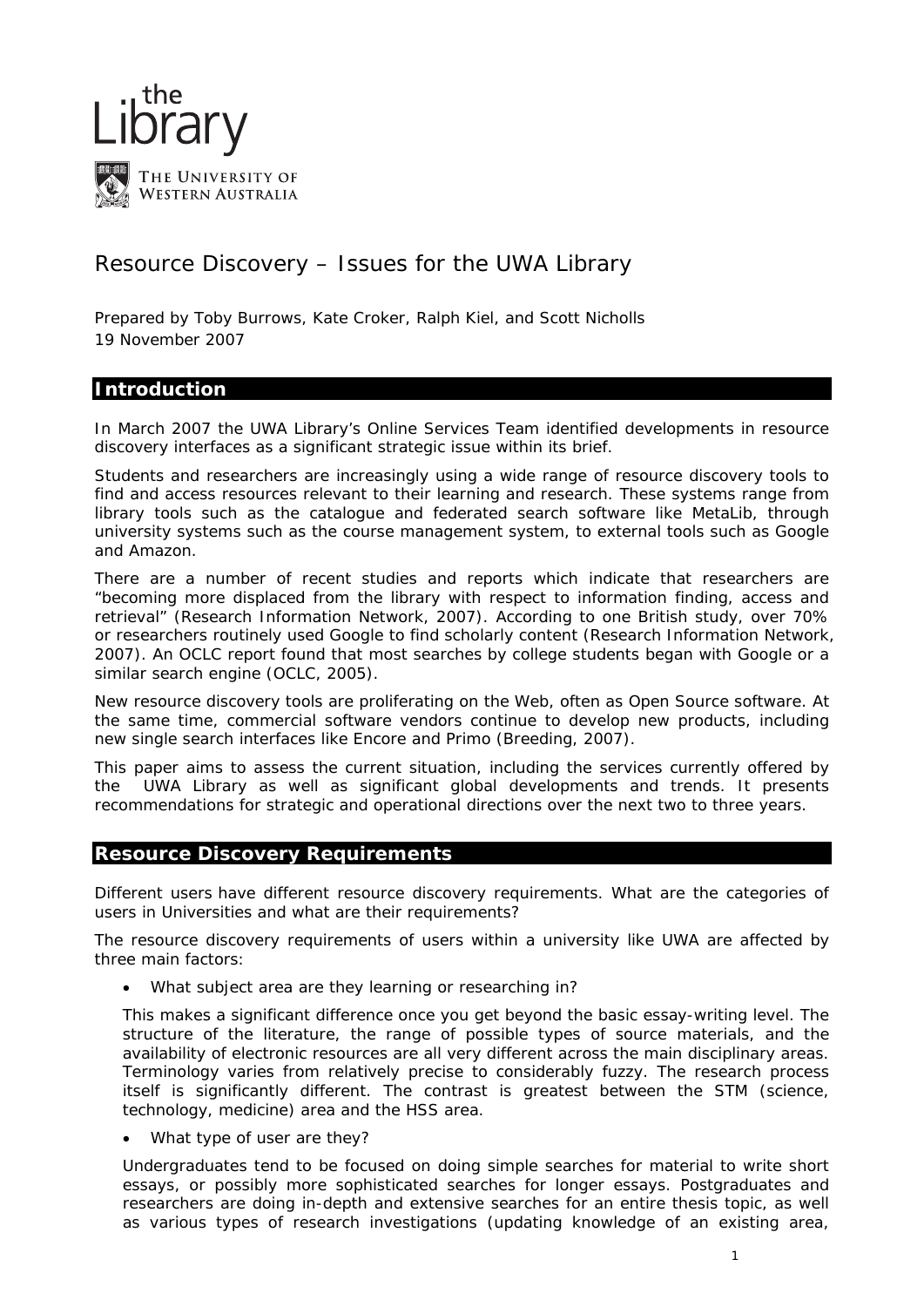beginning work on a new area, writing a book, writing a grant application, writing up a research project, and so on).

What level of knowledge and familiarity do they have with the Web, resource discovery tools, and IT in general?

Users can range from naïve through to moderately confident, confident, and expert. This does not necessarily correlate with their age group or level. Even though most new undergraduates tend to be very confident using the Web and IT, they are often ignorant of resource discovery tools. A particularly challenging group are some of the mature age students, particularly in the humanities, who may be largely unfamiliar with the Web and resource discovery tools and need considerable assistance to get over their lack of confidence with IT generally.

The combination of all these different factors results in a continuum of different requirements, ranging from the most simple (e.g. a naïve undergraduate in the STM area looking for basic introductory references for a short essay) through to the most complex (e.g. an advanced researcher in the humanities, with considerable Web familiarity, looking for all the relevant material on a loosely defined interdisciplinary subject). Some common threads across all these requirements are:

- To be able to reach an appropriate level of exhaustiveness. If users only want a quick and limited set of materials, they need to be able to specify this. If users want to be sure that they have found all relevant materials, they need to be able to do this.
- To be able to work at an appropriate level of confidence and familiarity with the Web and with the resource discovery interfaces.
- To be able to make allowances for the level of precision or fuzziness in their subject's terminology.
- To be able to cover an appropriate range of materials, e.g. just articles, or articles and books, or all types of relevant materials.
- To have simple and effective access to the resources discovered during this process.

Most generic resource discovery tools make assumptions about these requirements. These assumptions include:

- "Simple" and "Advanced" searches are enough to cover the needs of all users.
- Browsing is relatively unimportant; the emphasis is on searching.
- Keyword searching is the best way to address the issue of terminology.
- Articles (and to some extent books and theses) are what users are looking for.
- Linking to the resources themselves (electronic or physical) can be done by ISSN or ISBN.

These assumptions work best for the following users:

- Users in subject areas which have relatively precise terminology and where the literature focuses mainly on journal articles;
- Undergraduates and (to some extent) postgraduates;
- Users who are at least moderately confident and knowledgeable about IT and the Web.

The requirements of other types and categories of users are much less likely to be addressed effectively. In particular, generic resource discovery tools are of limited value to advanced researchers and postgraduates in subject areas which have relatively imprecise terminologies and a complex structure for their literature and related source materials. In practice this is likely to mean that the Library's resource discovery services are most effective for the science, medicine and technology, and least effective for the humanities and social sciences.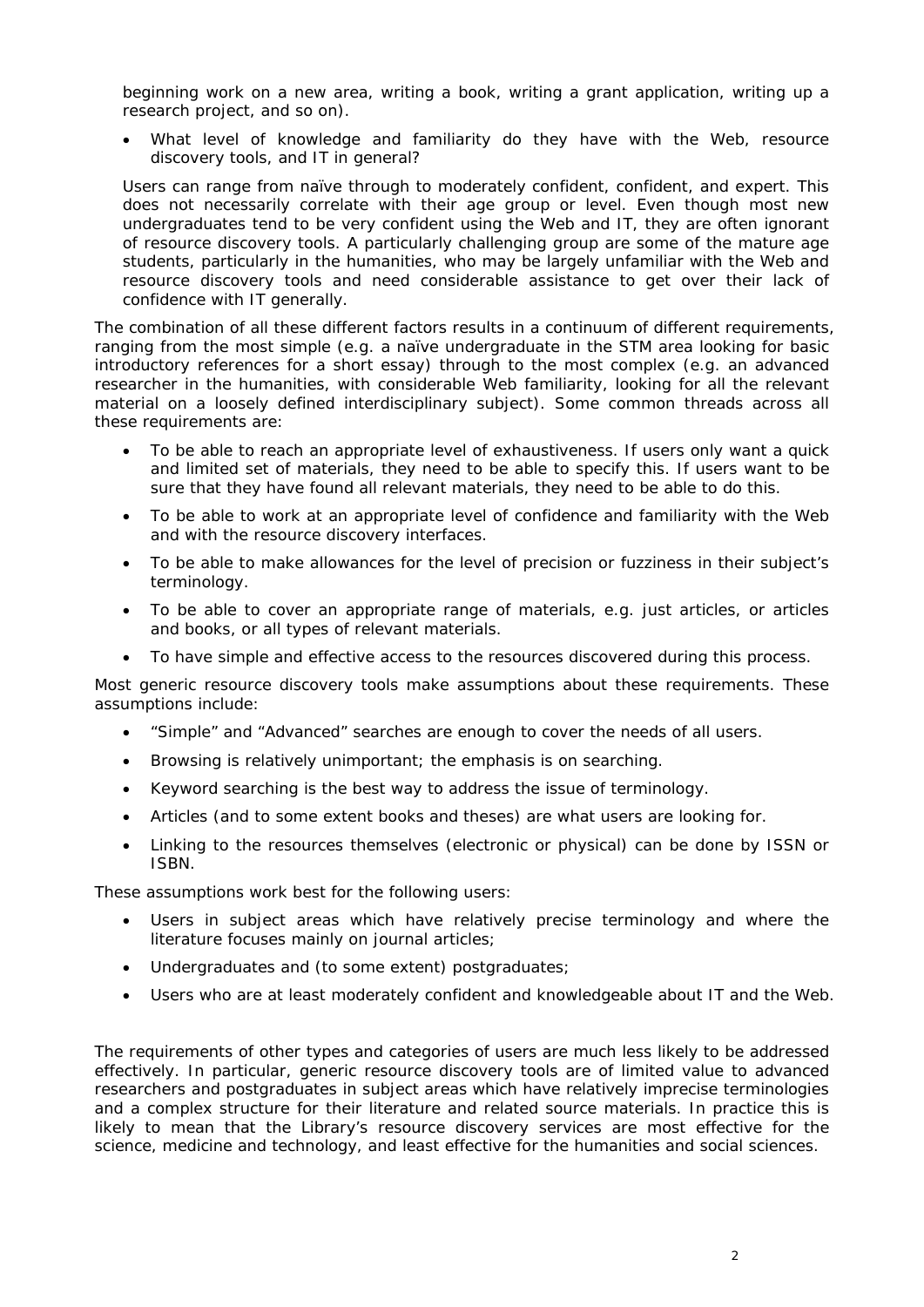In its strategic and operational planning, the Library should recognize that a variety of resource discovery channels are required to meet the different needs of different users, as well as to meet the varying needs of a single user at different times.

# **UWA Library – Current Situation**

*What types of resource discovery do we offer at UWA? What is the purpose of each and who are they aimed at?* 

UWA offers a number of resource discovery tools for Library users, mostly by means of links found on the first page of the Library web site.

From the first page of the Library web site under the heading *Find Information,* the Library provides links to the *Library Catalogue*, *SuperSearch*, *Find Journal Articles*, *Course Materials Online* and *Search the Web*. Through these five links, access is provided to seven major resource discovery tools.

- 1. The *Library Catalogue* provides access to all materials held by UWA Library, mostly monographs and serial titles via the OPAC. It supports searches for known items by title or author and for items on a particular topic through keyword search. Access is not authenticated and so all visitors to the website can search the Library Catalogue.
- 2. *SuperSearch* covers access to materials held within and beyond the Library's collection mostly electronic monograph and serial titles and articles. SuperSearch supports searches for known items and on a particular topic. You can search across multiple databases at once. Access is authenticated and so only those who have permission to get access, mostly University staff and students, can search SuperSearch.
- 3. *Course Materials Online* provides access to materials identified as important by lecturers to the various units. Items include online journal articles, book chapters, examination papers, or links to books and other items held in a Subject Library's Reserve or main collections. Access is authenticated and so only those who have permission to get access, mostly University staff and students, can search CMO.
- 4. *A-Z Journals* is found via the *Find Journal Articles* link on the first page of the Library web page. *A-Z Journals* is used to locate a specific electronic journal by title or a number of journals by subject. This discovery tool requires a user to authenticate before searching.
- 5. *Article Finder* is found via the *Find Journal Articles* link on the first page of the Library web page. *Article Finder* is used to check whether a specific online journal article that you have details for is available from the UWA Library. This discovery tool requires a user to authenticate before searching. Find Journal Articles also provides links to the *Library Catalogue*, *SuperSearch* and *Course Materials Online*.
- 6. The native interfaces of electronic databases subscribed to by the Library can also be linked to from records in the Library Catalogue, SuperSearch, A-Z Journals and Article Finder.
- 7. *Search the Web* directs users to search the seventh of the main discovery tools offered by UWA Library, web search engines.

Finally, on the first page of the Library web site there is also a link to *Catalogues at Other Libraries,* a list of links to other library catalogues.

UWA Library has a number of systems designed to support these discovery tools:

*Electronic Resource* Management (ERM) manages the Library's subscriptions and provides resource information to the OPAC. Fully integrated with the Millennium system, ERM enables libraries to keep track of their e-journal licensing and purchasing details using a single system and workflow.

*Find it* provides linking for electronic content. *Find it* is a tool for interconnecting library controlled resources and services and web resources not controlled by the Library. *Find it*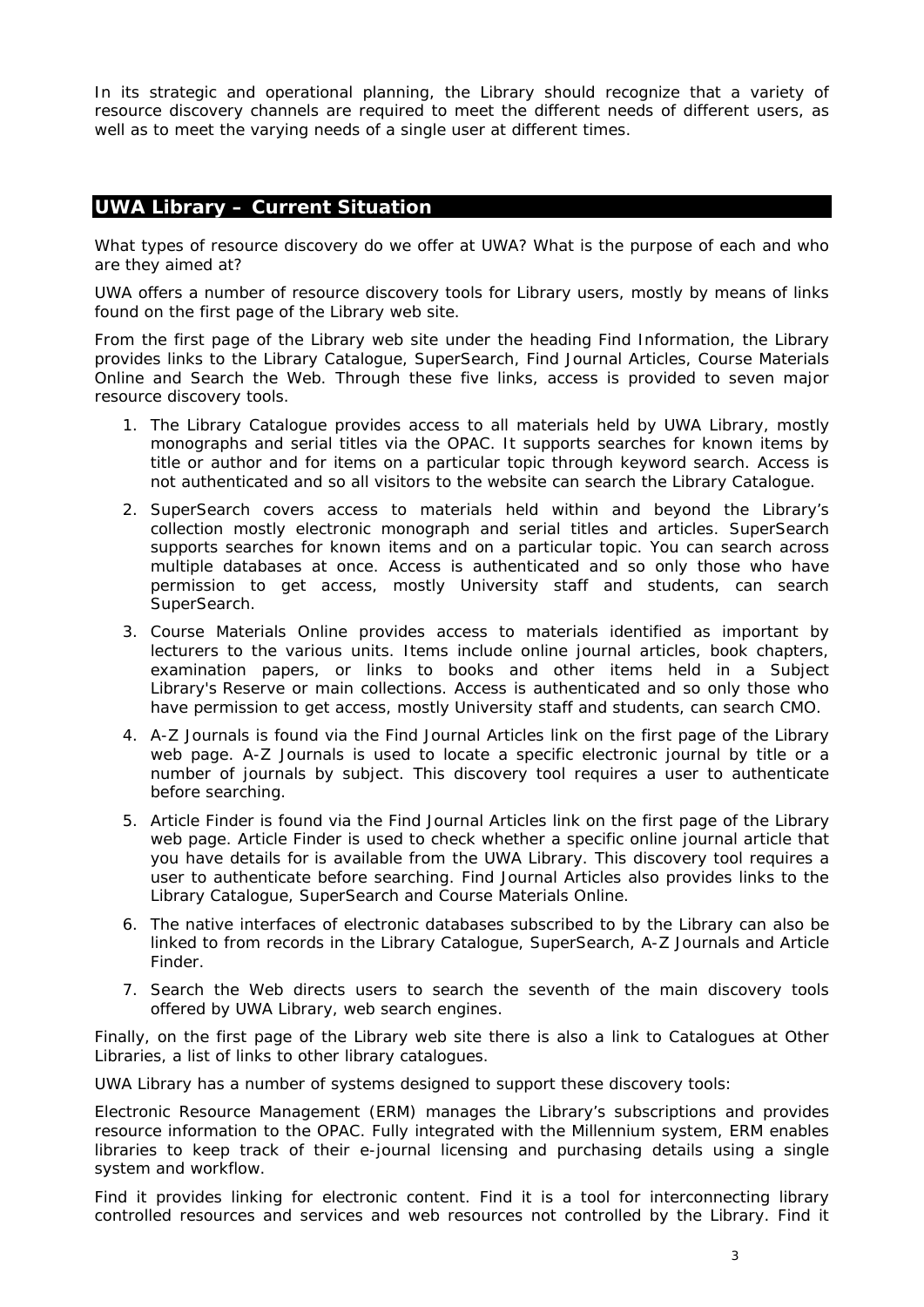provides users with context-sensitive links to services that librarians define on the basis of their institution's e-collections and policies. Such services, which are dynamically created, can include links to the full text of an article, the OPAC (for local holdings), preferred document-delivery suppliers, related Web-based resources and services, local information repositories, and a range of other services.

UWA Library also has a number of other discovery tools:

*Digital theses,* provides online access to UWA theses. The University of Western Australia's Digital Theses Repository is a local archive of theses written by UWA postgraduate students. The theses have been converted into a digital format which means they are readable over the World Wide Web. UWA's Digital Theses Repository is part of the [Australian Digital Theses](http://adt.caul.edu.au/) (ADT) Program, which aims to provide a national database of digitised theses.

#### **Please see APPENDIX 1 for more information on these resource discovery tools.**

### **Resource Discovery Usage/Issues**

*How well does our resource discovery meet the needs of our users? What types of usability testing are available and would suit our purpose?* 

The Library's existing resource discovery tools can be divided into two main categories.

#### **Single search tools**

These are tools which are designed to search across a defined content set and include electronic databases with native interfaces, Library catalogues, and to a lesser extent those types of tools used for known item searching such as the Library's A-Z list, Article finder, and Course Materials Online.

The advantages of these tools are:

- Results are often more focussed because the content set across which the user is searching is related to a specific subject area, collection, or format of material.
- They offer advanced search options which give the user more flexibility in their searching. These include extensive field searching, search histories, truncation, controlled vocabularies, and the ability to limit to peer reviewed items.
- Search results can often be manipulated through sorting or exporting.
- All of the above means that searching can be done in a more precise manner which eliminates a lot of irrelevant search results from the process.

However, these tools do have their disadvantages:

- For the novice user, it can be difficult to identify the right tool to use.
- Many of the advanced search options are not well understood and require instruction
- In order to be comprehensive in a search, users may need to search using multiple tools.
- They put content into containers and rely on users to come to it. This is at odds with perceived current user preferences which indicate that users want the convenience of resources integrating into their own online spaces (OCLC, 2003). Karen Coyle in her article "The Library catalog: some possible futures" puts it another way: "…library data should "leak out" into the information space" (Coyle, 2007, p. 414).

#### **Multisearch tools**

Multisearch tools typically offer the ability to search and retrieve results from a multitude of sources using a single interface. They can work in one of two ways. Broadcast multisearch searches across databases simultaneously at the point of search and retrieves results into the interface. This type of searching relies on the ability of the tool to connect to target databases using protocols such as Z39.50. The Library's federated search engine SuperSearch is such a product. The other type of multisearching relies on local indexing. These tools operate by acquiring all of the metadata from the target databases prior to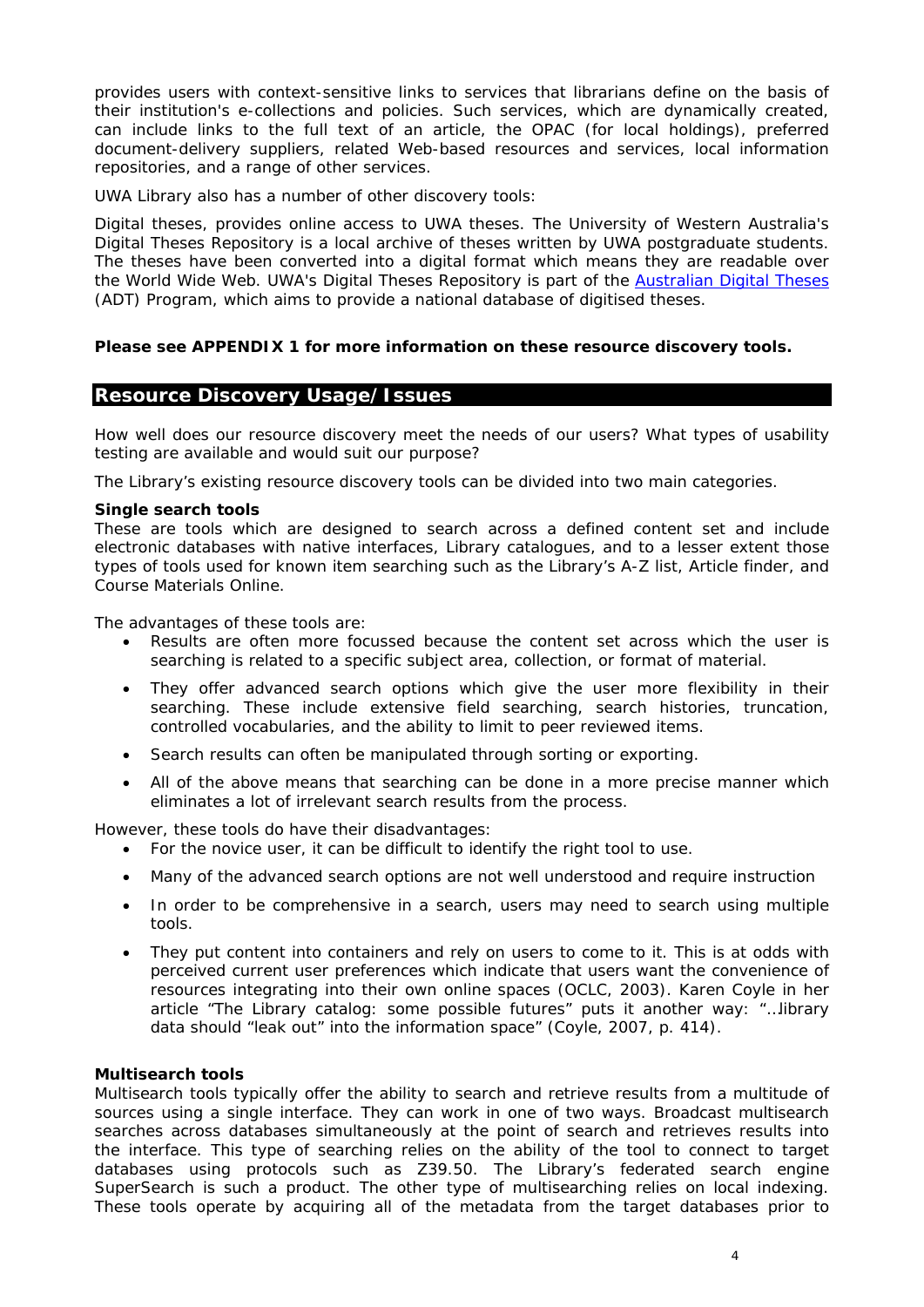searching and then storing it in their own indexes. When a user searches, the tool interrogates its own index rather than searching each database "on the fly". Google Scholar and Primo are examples of this type of multisearch tool.

The advantages of Multisearch tools (both broadcast and local indexing varieties) are:

- They're simple to use. A multisearch tool will often only require the user to fill in one search box to generate a search.
- They're familiar to users. For tools such as web search engines, many users already use these on a regular basis.
- They search multiple databases at once and as such allow the user to carry out a far more comprehensive search in one go.
- These tools integrate easily into user spaces as portlets or mashups.

They also have their disadvantages:

- There is a perception that they "dumb down" searching by only offering limited search options. Users cannot do things such as search using controlled vocabulary or limit searches to peer reviewed material.
- Searches often retrieve a lot of irrelevant material, especially where the search terms have common usage.
- Not all resources can be set up for multisearch broadcast searching. In some cases these are key resources in the subject area.
- Multisearch tools which use broadcast searching can also be slow in retrieving results, have time out issues with particular databases, and have poor relevance ranking.
- Multisearch tools which use local indexing require the cooperation of publishers and vendors to allow their content to be harvested, something which they are not necessarily interested in doing. As such, institutions looking to set up their own local indexes may have large resourcing overheads during start up.
- The process of institutions setting up local indexes is also at odds with the philosophy of integrating data into user spaces. Should libraries be developing their own discovery tools or integrating into others?
- Commercial versions of local indexes such as Google and other web search engines, while overcoming some of the challenges of negotiating access to content from vendors, still have the disadvantage from a Library's perspective in that they are not forthcoming with what is included in their index. As Jonathan Rochkind states in his article "(Meta)search Like Google", "There's no guarantee that all of your library's expensive licensed content, which you want to make sure users can find, is included in Google Scholar" (Rochkind, 2007, p. 29).

Underlying these various types of discovery tools is a tension between the one stop convenience, simplicity and comprehensiveness of the multisearch varieties against the searching power and precision of the single search tools. It is hardly surprising then that from recent user surveys and usage statistics it seems that information seekers in Universities are both familiar with and use a variety of discovery tools when searching for information.

In 2005 OCLC released the "College Students' Perceptions of Libraries and Information Resources" report which examined student preferences in regard to resource discovery (OCLC, 2005). In 2006 a similar study was carried out by California State University (Northridge) which surveyed student attitudes and experiences with their implementation of the federated search product MetaLib (Tenopir, 2007). Some of the key findings from these reports were that University students:

- Were heavy users of web search engines and usually started their searching with them.
- Reported high levels of awareness and usage of Library electronic resources, although not to the same extent as with search engines.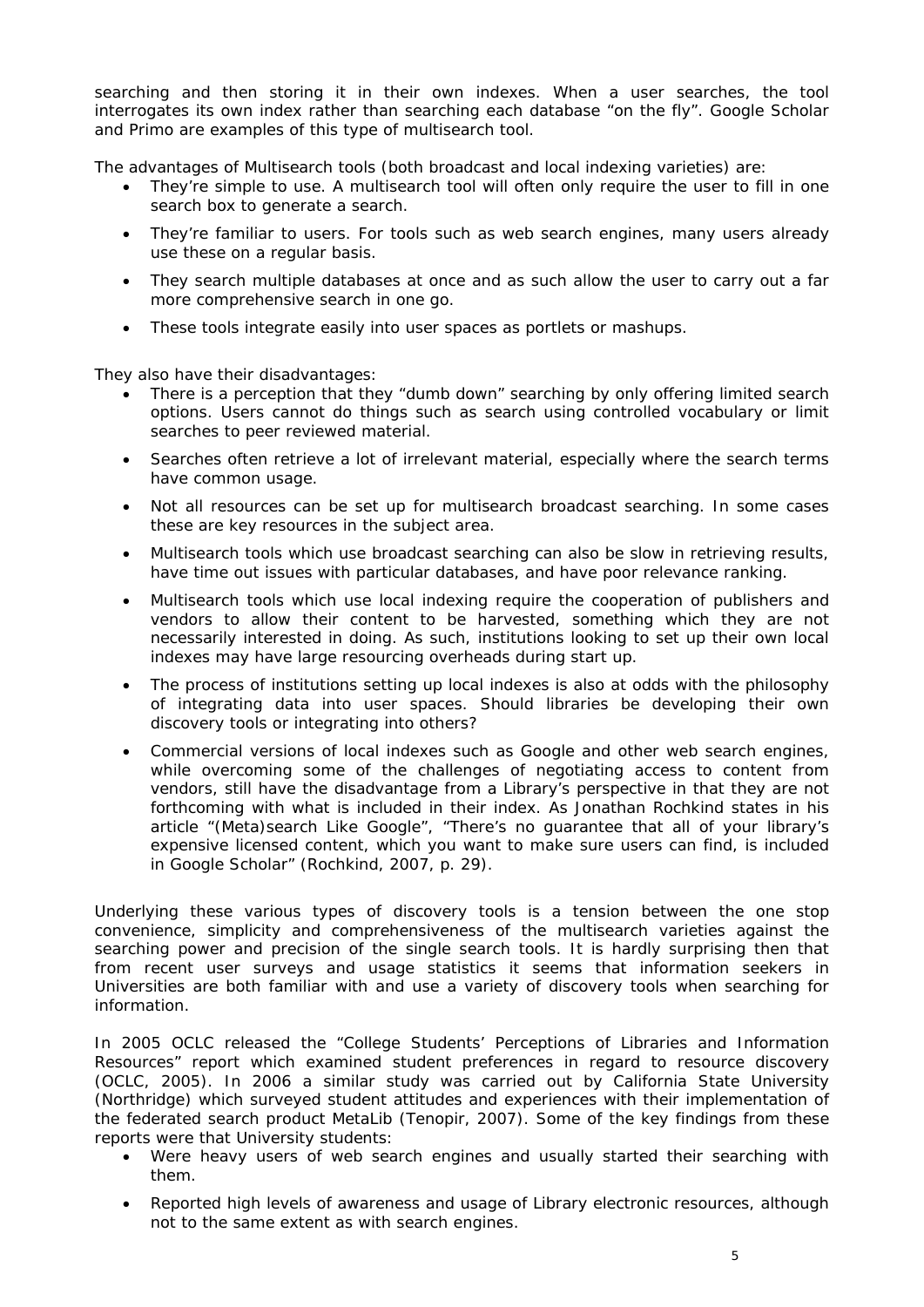- When using Library electronic resources continued to use both native interface and federated searching methods for finding relevant articles and did not understand the limitations of either method.
- Found federated searching easier to use than native mode searching. However, many still felt they needed further instructional help on using federated searching.

### **For fuller information on the surveys see Appendix 2.**

These findings are reflected in the usage patterns of the various discovery tools at the University of Western Australia Library. The Library catalogue, SuperSearch, and the various electronic databases promoted by the Library all receive significant use from the University community. Further to this, services which are not promoted as heavily such as the A-Z List, Article finder, and Google Scholar are also heavily used.

#### **For a more in-depth analysis of UWA usage statistics see Appendix 3**

Student users then are familiar with the various discovery tools available to them, even if they are unsure about the pros and cons of each. That is, students know there are more ways to find information than just via Google. This knowledge has most likely been born out of necessity given that no single discovery tool has yet shown it can service all reader needs all the time.

What is also clear is that if the holy grail of discovery tools which is a single search box which can search everything at once is to be achieved, that tool will need to solve some fairly major issues. Chiefly, the challenge for such a tool is how to turn what will inevitably be a huge result set into something that can be managed and be meaningful to the user. That is, it needs to deliver precision into multisearching. This is where new technologies such as facets, sophisticated relevance ranking, and tagging may have a part to play.

# **Emerging Trends**

*What new tools/technologies are emerging to make resource discovery better? Who are they aimed at and would they help solve some of the problems with our existing arrangements?* 

#### **1. Widening exposure of existing metadata**

Institutions such as the British Library and OCLC are embarking on initiatives to expose their catalogue metadata through various other discovery tools (Brazier, 2007). The intent is to achieve maximum visibility for their catalogue's rich metadata to all potential users. This trend could be seen as a reaction to recent claims that the catalogue could become an irrelevant information retrieval tool for users as services like Google and Yahoo grow in use and dominance as users' preferred resource discovery tools.

UWA holdings will be included in OCLC's WorldCat as a result of the recent agreement between OCLC and the National Library of Australia. WorldCat data are already exposed to search engines like Google. OCLC also offers [deep linking](http://www.oclc.org/worldcat/linking/deeplinking/default.htm) between WorldCat and the local catalogue. The National Library is working on [re-engineering Libraries Australia](http://ll01.nla.gov.au/) in similar ways. [Google Book Search](http://books.google.com/) already links to holdings in Libraries Australia. Google Scholar already links to the UWA Library catalogue.

#### **Issues:**

- Should the UWA Library take advantage of this trend? If so, in what ways?
- Should the Library be working with WorldCat to offer deep linking to the UWA catalogue?
- Should the Library be working with LibrariesAustralia and Google Book Search?
- What other global service providers should be investigated (e.g. Amazon, Yahoo)?

# **2. Enhancing existing metadata using Web 2.0 functionality**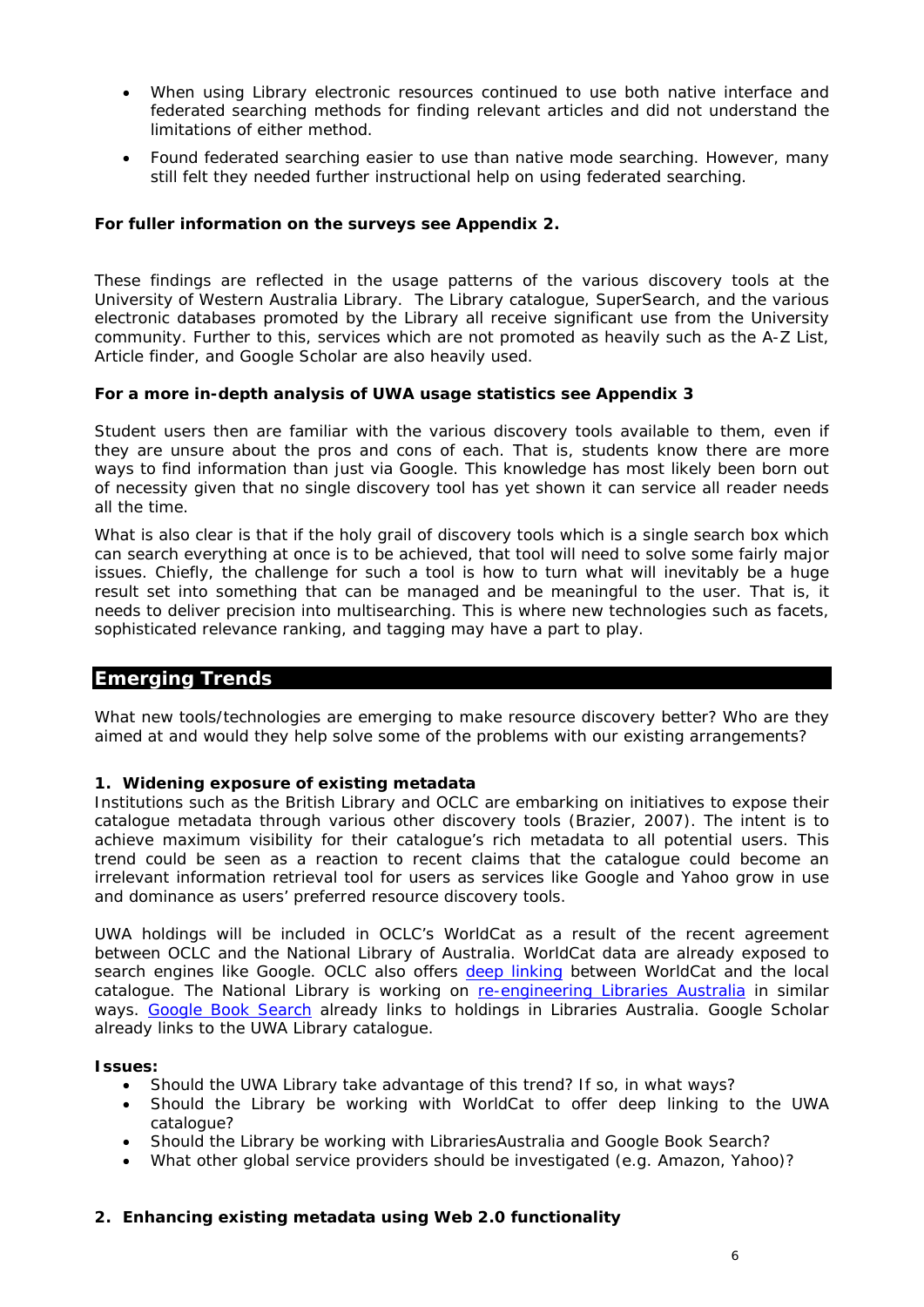Several libraries and museums are employing Web 2.0 functionality to enhance their catalogue's metadata. This functionality allows users to supplement existing metadata with their own contributions. The idea is that communities of users can use their knowledge to add resource discovery value to the collections they know and use regularly. Examples include:

### **Tagging** (allowing users to add keywords to records)

Aside from public libraries where fiction collections might benefit from such a service, recently the idea of more controlled tagging for specific academic purposes is beginning to emerge. For example, the British Library has asked scholars to tag and add commentary to their medieval manuscript collection.

**Folksonomies** – These are defined as "… the result of personal free tagging of information and objects (anything with a URL) for one's own retrieval. The tagging is done in a social environment (usually shared and open to others). Folksonomy is created from the act of tagging by the person consuming the information" (<http://vanderwal.net/folksonomy.html>). A well known example of this is [LibraryThing](http://www.librarything.com/).

**Rating and reviewing** – pioneered by Amazon and now widely used, this allows users to contribute their own ratings and reviews of items in a catalogue or database.

There is some debate over the usefulness of these approaches, particularly the unstructured, inconsistent approach associated with "free tagging and folksonomies". However, such contributions are not necessarily expected to replace the standard metadata provided by catalogues. Instead, free tagging and folksonomies might enhance existing metadata, allowing involvement from the community using the information to provide an alternative access point to this information.

#### **Issues:**

- How would this work in the UWA environment do we have special/discrete collections that could potentially benefit from this application?
- How much user demand would there be for this kind of feature?
- How would the Library moderate the tagging and folksonomies? (Or would it be moderated at all?) Would we require authentication?
- How do we maintain the quality and authority of the base record?
- Is this best done on the Library site, or is it more effective to encourage the use of existing services on the Web for these purposes (e.g. Connotea, del.icio.us)?

#### **3. Reworking search results (searching, browsing, recommending)**

Searching large digital and physical collections has created difficulties for users trying to navigate large result sets. As a result, new technologies include a variety of options to help the user find exactly what they need. Examples include:

Faceted searching - provides browsing of search results by classification into groups. These groups can be based on location, availability, ranking as well as the more traditional subject headings. As a result, facet searching allows browsing beyond the traditional linear approach. OCLC WorldCat already offers this kind of functionality.

**FRBR (Functional Requirements for Bibliographic Records)** - "FRBR uses an entityrelationship model of metadata for information objects, instead of the single flat record concept underlying current cataloging standards. The FRBR model includes four levels of representation: work, expression, manifestation, and item"

<http://www.oclc.org/research/projects/frbr/> ). This represents a reworking of the traditional way metadata is presented and provides more flexibility for users to discover resources. Used by the [AustLit database,](http://www.austlit.edu.au/) but still at an experimental stage in library catalogues – though the National Library is experimenting with re-engineering [LibrariesAustralia](http://ll01.nla.gov.au/) on this basis, as is OCLC with WorldCat.

**Guided Navigation** – a name given to the system used by the Endeca product. Endeca presents the user's search results in a constant frame of context. As the user clicks through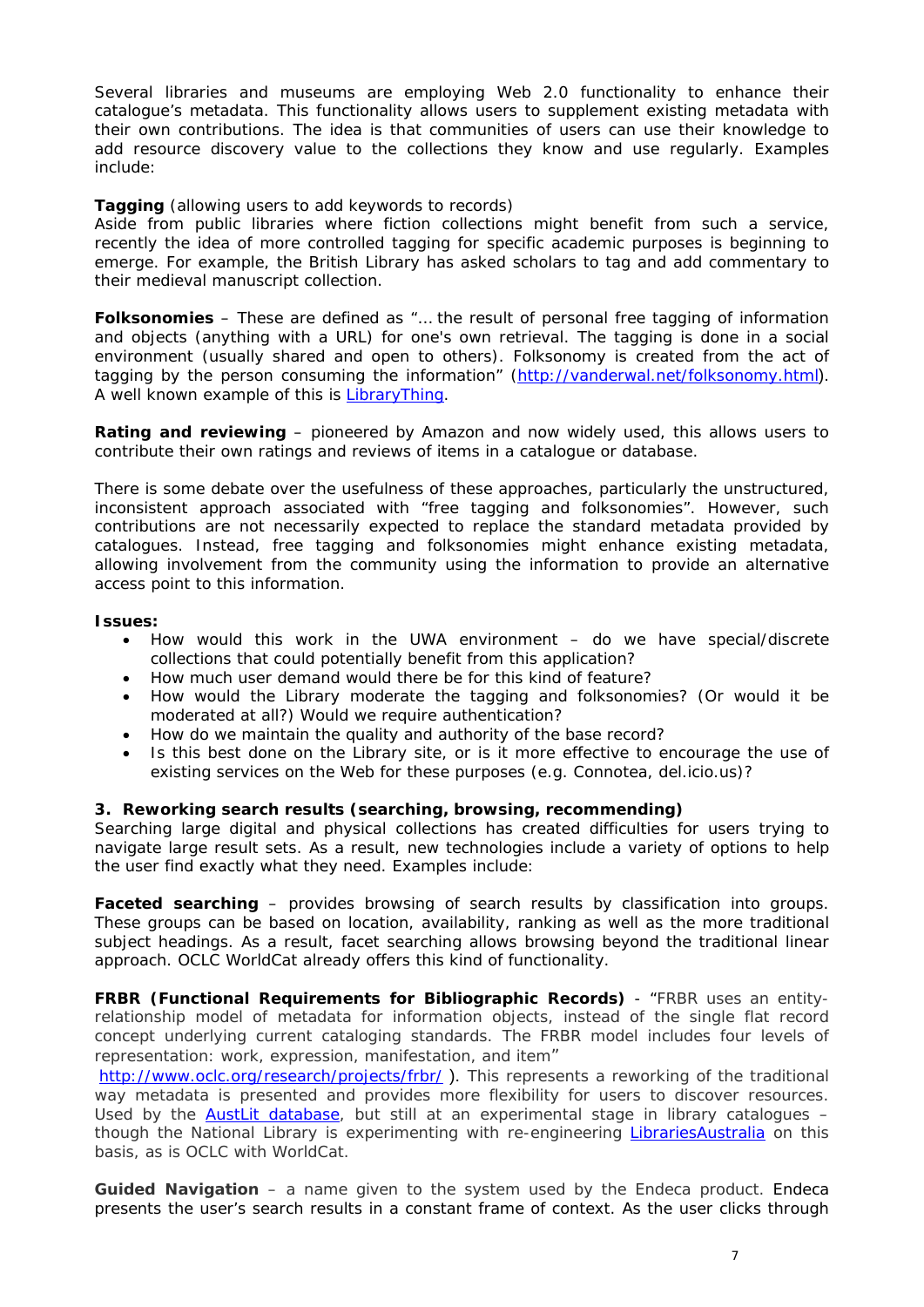to the results, "the context is created dynamically exposing the dimensions, attributes and other relationships underlying the data set." (<http://endeca.com/> ). This allows for discovery through browsing and exploration rather than continual searching and refinement.

**Semantic browsing and searching** – being developed in the museum and gallery sector as a sophisticated and powerful way of browsing catalogues and databases, and of implementing recommender services (e.g., [MuseumFinland](http://www.museosuomi.fi/)). This approach uses ontologies (rather than subject headings or thesauri) as the framework for structuring subject access and navigation by concepts.

### **Issues:**

Given the current underdeveloped browsing options in both the catalogue and SuperSearch, these initiatives should be investigated further for potential use at UWA.

- Which datasets should these approaches be applied to? How do they relate to the specialized software of individual database platforms?
- Is it more effective to offer these approaches locally, or by using national or international resource discovery services like WorldCat?

### **4. Pushing resource discovery into users' digital work areas**

Rather than expecting or forcing users to come to the Library Web site and catalogue, libraries are investigating how to push resource discovery services out to users' digital work areas. Users can discover and use resources within their individual working context and ultimately be linked through to the Library and its resources. Examples of this are:

**Leveraging** a discovery environment by inserting a SuperSearch or catalogue link into external portals or sites.

**Mash ups** – where third parties using API technology can integrate content into Web pages or portals or other information platforms.

**Syndication** – using technologies such as RSS feeds and OpenSearch to push resource discovery into the user's environment.

#### **Issues:**

- Which user environments should the Library be targeting? The planned UWA portal is an obvious area, but what about specific UWA communities of researchers and student groups such as Student Services' NODE and the Graduate Research School's [My Research Space?](http://myresearchspace.grs.uwa.edu.au/)
- Should the Library be developing, adapting and providing toolbar extensions for Web browsers (e.g. LibX for Firefox)? Which browser software should be supported?
- What other possibilities are there for UWA to offer APIs and OpenSearch to external providers?
- Should services like the New Books List be offered as a blog and RSS feed?

#### **5. Integration of resource discovery**

Given the fragmented nature of most library collections there is a major focus on using resource discovery solutions to achieve a more fully integrated search facility for the user. This can include integration between various digital collections and/or integration between digital and physical content.

#### **Single Entry Points**

There are increasing examples of libraries providing the user with a "Google like" single search box to search the catalogue (se[e National Library of Australia](http://catalogue.nla.gov.au/cgi-bin/Pwebrecon.cgi?DB=local&PAGE=First) and University of [Queensland](http://www.library.uq.edu.au/) for examples).

Libraries are also starting to look at single entry points beyond the catalogue. These allow users to search across different sets of collections and search facilities (catalogues, federated search platforms such as SuperSearch, institutional repositories) using one generic search interface. As a result several "new generation" commercial resource discovery products have come on to the market to facilitate this. Such products include: PRIMO (Ex Libris), Encore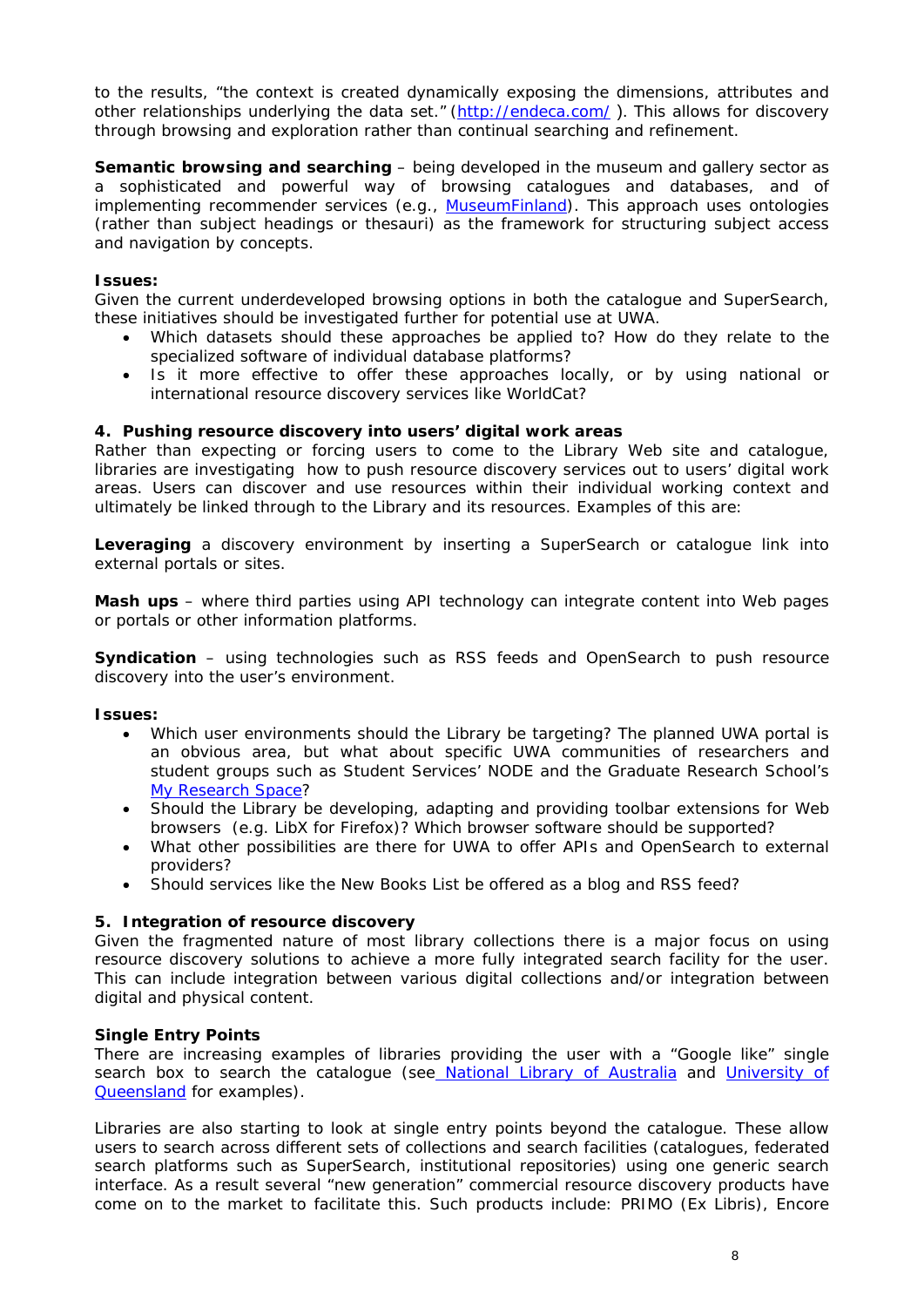(Innovative), Aquabrowser (TLC is the distributor), OCLC WorldCat Local. Non library products include Endeca, Siderean and FAST.

Although all facilitate integrated searching, there are differences in the system architecture particularly as it relates to the way the searches are conducted. For example the ExLibris product PRIMO uses pipes to harvest metadata from the original records as the basis for its search results. III's product ENCORE uses a federated or broadcasting search approach. These differences will affect the quality and accuracy of searching.

Most of these products also incorporate some of the other trends and technologies already mentioned, such as tagging, faceted search results, and rating by users.

#### **Issues:**

- Is a single integrated search the most effective method of resource discovery?
- Is a local implementation the best way of providing this? Or are there Web services which might provide an effective alternative?
- Do we want our users to lose the context of their searching?
- Will these products address the requirements of sophisticated researchers?

#### **6. Strategic issues**

#### **6.1 Local level versus "system" level**

There is a growing view that libraries should be working at the "system" level to improve resource discovery for their users – i.e., through service providers like OCLC, LibrariesAustralia, Google and so on. The traditional solutions at the local level – more sophisticated locally-installed software – assume that users will come to the Library's Web site. They do not take full advantage of pushing metadata and resource discovery into the Web environments where users actually work (and play). The strategic issue for libraries like UWA is: how much improvement to resource discovery should be done locally, and how much should be done at the global, external level?

The latter approach makes the Library more vulnerable to external changes and pressures, but it recognizes the reality of how users prefer to find material of interest to them.

#### **6.2 Open Source versus commercial software**

Much of the emerging technology and trends focuses around Open Source software – or at least APIs and Web services which are made freely available for developers to use in integrating resource discovery processes. There is an important strategic issue here: whether to wait for commercial products to incorporate new tools and technologies or to participate in the process of developing or implementing Open Source solutions. The latter is likely to provide more flexibility and more responsiveness, but might be less robust and reliable. The former approach might be more robust, but is usually slower to appear and offered as a take-it-or-leave-it package which may not be fully compatible with the Library's needs.

Until now, the UWA Library has largely relied on commercial solutions for resource discovery. A different mix of I.T. skills and expertise might be required if the Library decides to include more Open Source approaches in its resource discovery environment.

#### **Conclusions**

Current trends and developments seem to revolve around reworking the metadata in the catalogue by:

- 1. Exposing it more widely and therefore increasing the likely discovery of it by users.
- 2. Pushing it out beyond traditional library discovery environments and integrating metadata within the user's own work space.
- 3. Simplifying the discovery by providing a single search entry point rather than different ones for different collections.
- 4. Enhancing the existing metadata through user based descriptions and organisation of items rather more traditional controlled "library language".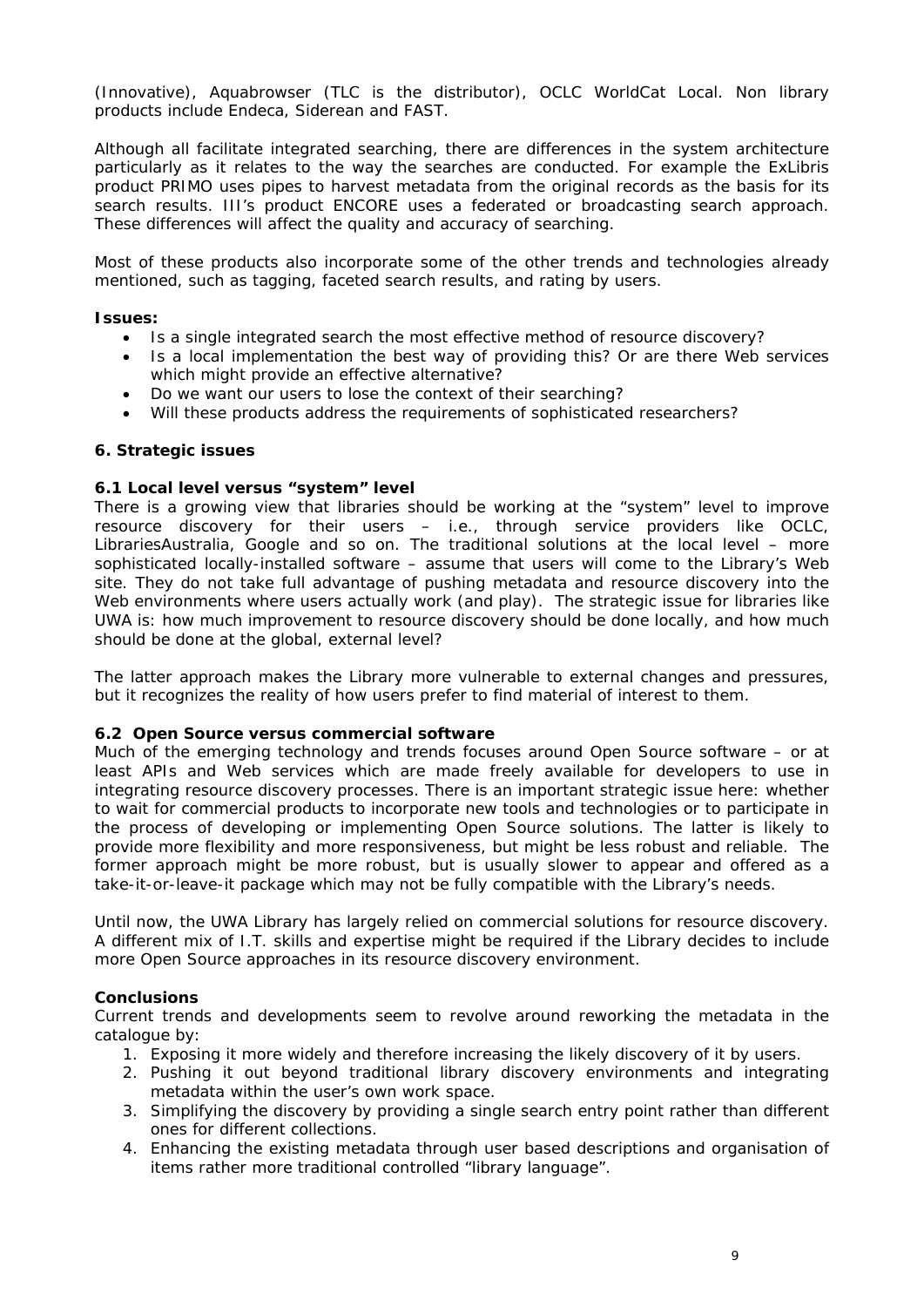5. Pulling out different elements of metadata to create more meaningful, relevant and attractive result sets that allow the user to discover further items by browsing rather than further searching.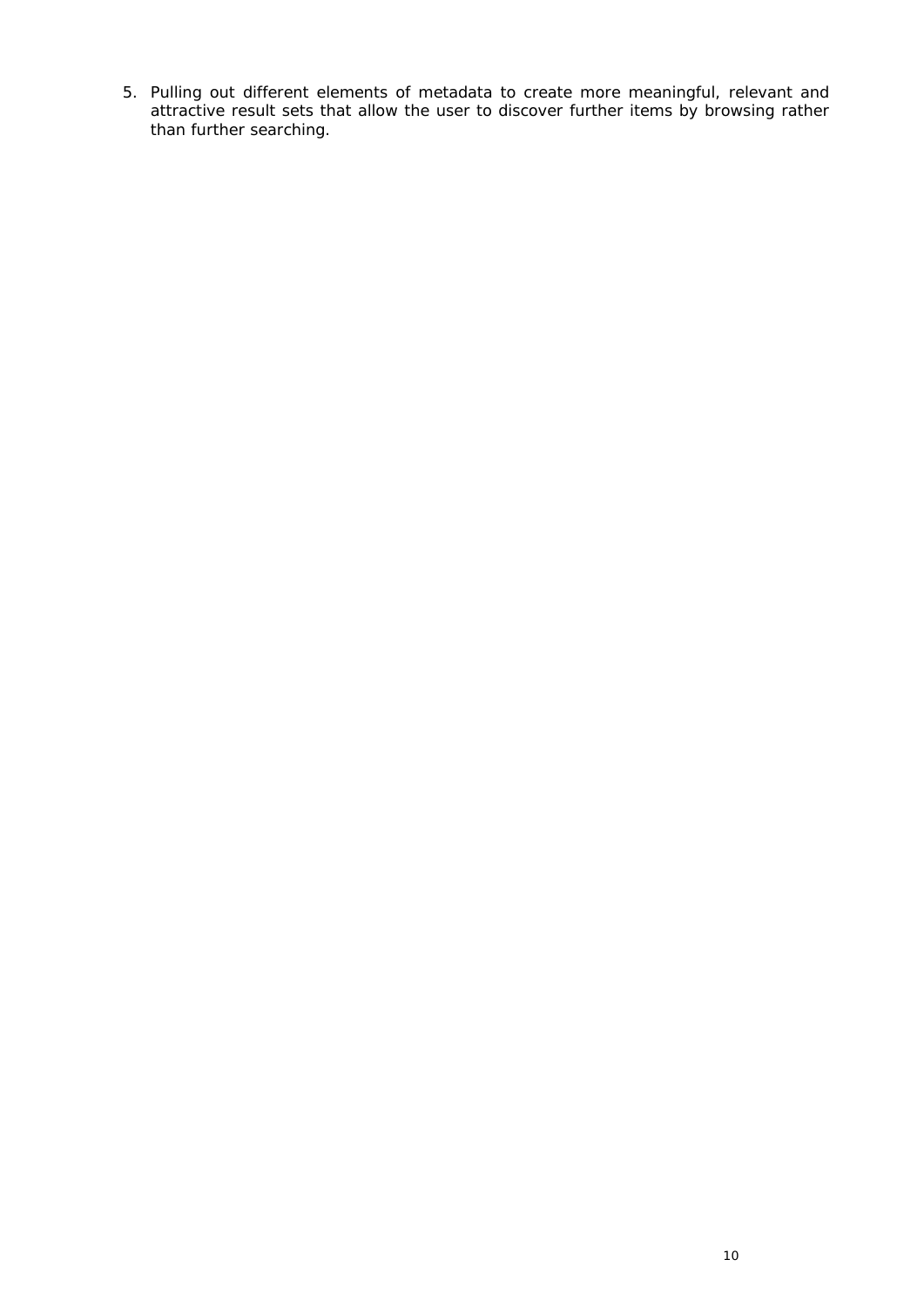# **Reading List**

Brazier, C. (2007). Resource Discovery at the British Library: new strategic directions, *113 National Library with ICABS and Information Technology, World Library and Information Congress:* . Durban, South Africa. Retrieved 27 July 2007.

Breeding, M. (2007). Next-generation library catalogs. *Library Technology Reports, 43*(4), 1-43.

Coyle, K. (2007). The Library catalog: some possible futures. *Journal of Academic Librarianship, 33*(3), 414-416.

OCLC. (2003). *Environmental Scan: Pattern Recognition* 

OCLC. (2005). *College Students' Perceptions of Libraries and Information Resources*.

Research Information Network. (2007). *Researchers' Use of Academic Libraries and their Services: A report commissioned by the Research Information Network and the Consortium of Research Libraries*: Research Information Network.

Rochkind, J. (2007). (Meta) search like Google. *Library Journal, 132*(3), 28+.

Tenopir, C. (2007). Can Johnny search? *Library Journal, 132*(2).

Wrubel, L. a. K. S. (2007). Usability testing of a metasearch interface: a case study. *College & Research Libraries, 68*(4), 292-311.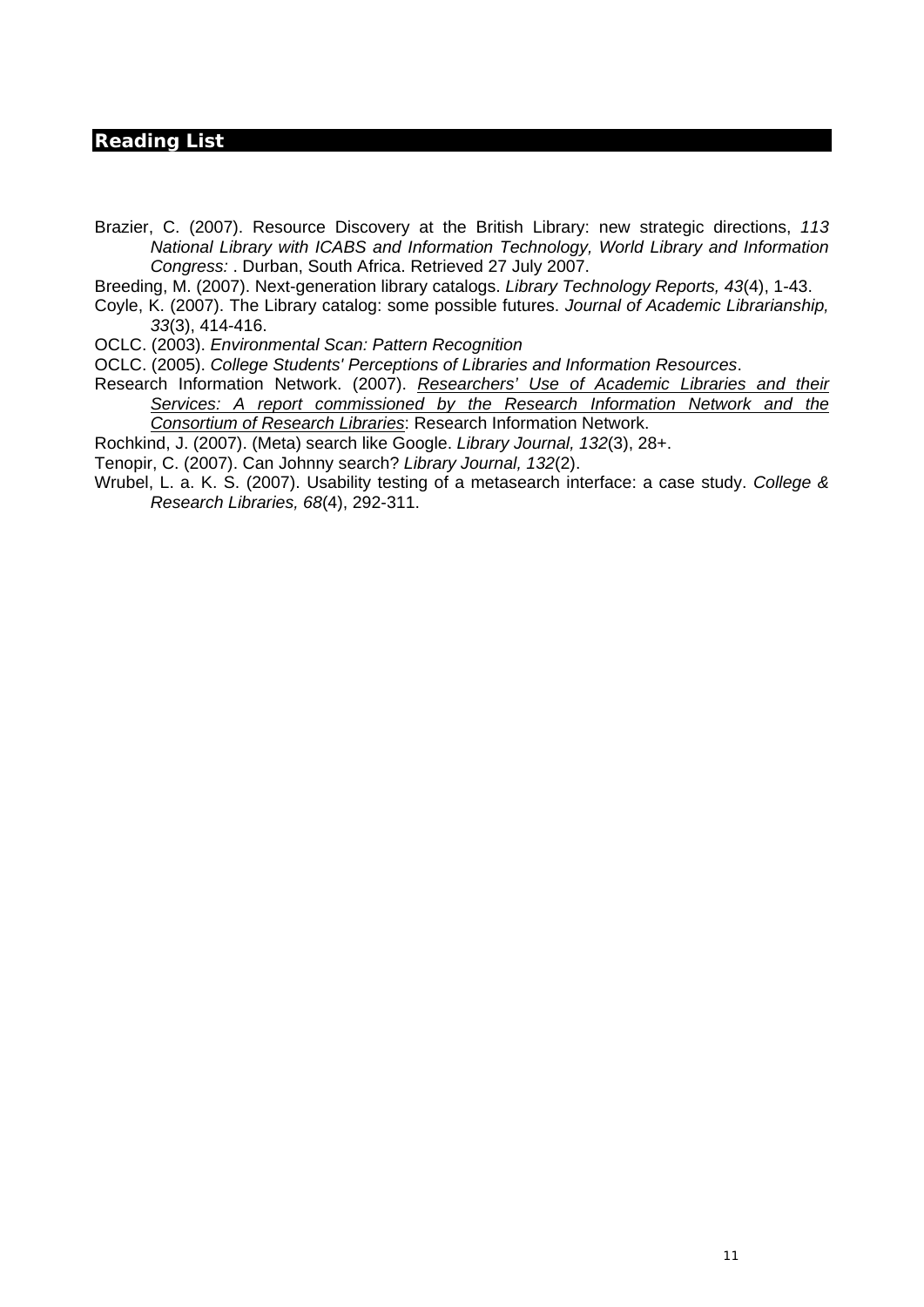# **Appendix 1: Current UWA Library Resource Discovery Tools**

### **1. WebOPAC**

WebOPAC **c**overs all materials held by UWA mostly monographic and serial titles. It supports searching for known items and on a particular topic.

#### **Essentially:**

- Millennium OPAC can be remotely browsed from any place at any time
- Offers search capabilities by author, title, subject, author/title, keyword, browse, and many other functions
- Patron options include placing and cancelling holds, self-view of patron records, selfrenewal, modifying personal information

#### **Extra functionality:**

#### **Advanced Searching**

Key features include:

- Keyword searches by field (global or specified), in combinations (from different fields, by any letter, indexed symbol or number (from a single character to unlimited word lengths, including characters such as "#" and "\*") and the ability to pre-limit searches
- Adjacency searches within any indexed or specified field, from any point in a field, in combination with multiple phrase searches (from any/all fields)
- Proximity searches with default proximity (within ten words), user-defined proximity and locatable in specified or reverse order
- Relevance ranking. We use right result relevance ranking which is based on phrase position in bib record.

**My Millennium** allows individual patrons to customise their records forming the basis of their profile. My Millennium automatically saves both staff and patrons extra keying and time during lengthy search sessions by enabling patrons to conduct a search, save it, and come back to it later. Upon logging in through their patron record, users can:

- choose the format by which their circulation notices are sent to them (email, telephone, postal mail)
- customize personal data on their patron record (such as address, telephone number, email address)
- sort checked-out items by a number of parameters
- suggest titles for library acquisition, and be automatically notified by email when the book arrives

**Scoping**: Millennium users can search collections by **scoping**. By choosing the search parameters that work best for them, staff and patrons can find materials quickly, easily, and seamlessly, enabling them to confine their searches, at the outset, to a subset of the database (*e.g.*, the location from which they are searching, a particular material type, or locations and material types in combination).

### **WebPac Pro**

One function of WebPac Pro has been implemented by the Library – Increase results in browse display which has been increased from 12 to 50.

Most of the functionality of this product is due for implementation in the second half of 2007**:** 

Customising: The bibliographic, resource, and course record displays are customizable forms allowing library control over the position of elements of the page and the inclusion of additional text or other presentation.

RSS feeds: Really Simple Syndication (RSS) allows libraries to guide users to timely information: to alert patrons to new library information, information they've acquired or to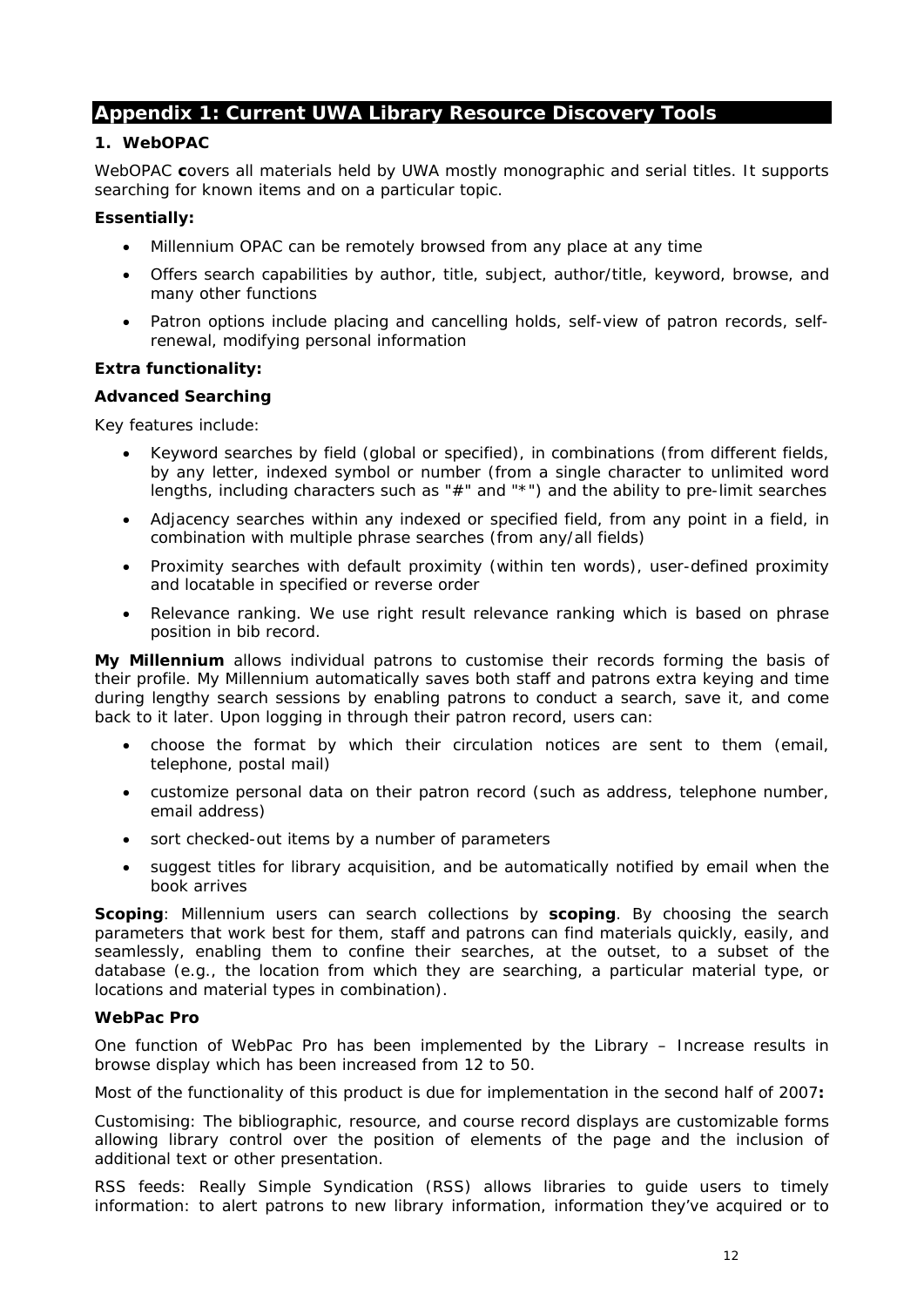trusted sources on the web. Millennium allows RSS feeds to be brought from news sites into pages on the Millennium catalogue. A Library can also publish catalogue data from Millennium into patron feed readers with Feed Builder.

Relevance Ranking: RightResult search technology can be integrated into the online catalogue as part of their WebPAC Pro implementation. RightResult searches return a grouped result set based on an advanced relevance-ranking algorithm developed by Innovative. The outcome is that patrons are most likely to find what they need more quickly and at the top of the results display. The results are grouped together in sets of similar relevance. It's easier for them to choose between the 'most relevant' and 'relevant' groups than hunt further down for what they need. It provides a similar service to those found on the Web such as search engines.

The aim of relevancy ranking is to help bring the best results to the very top and to subdivide the remaining results based on relevance. Search results appear in up to 5 groups depending on search results.

- Group 1 contains the most relevant results; the very small number of titles where the primary title contains the search as a phrase (for example, *Good To Great*).
- Group 2 contains the next most relevant results, the "Best Bets". The items in it are weighted more heavily because of where and how the terms appear in the record (for example, *Paralegal success: going from good to great in the new century*).
- Group 3 contains results that would have been found doing an adjacency search, but those deemed less relevant than the first group (for example, *Coaching, mentoring, and managing* that has the phrase "good to great" in the summary).
- Group 4 includes some AND results, but still contains items weighted more heavily because of where and how the terms appear in the record (for example, *Ageless: what every woman needs to know to look good and feel great*).
- Group 5 contains the remaining results matching the search (for example, *100% pure Florida fiction: an anthology* that has "great" in the contents and "good" and "to" in the summary).
- All groups display in order defined by your default Keyword sort order (Title or Date).
- If no results are found in these groups, the system falls back to an OR search as in the current Keyword options.

# **2. SuperSearch**

*SuperSearch* covers materials held within and beyond the Library's collection, mostly monograph and serial titles and articles. It supports searching for known items and on a particular topic. The patron can search across multiple databases at once. *SuperSearch*  streamlines the discovery process by presenting users with content from multiple information providers in one user interface and eliminates the need to learn different search methods and interfaces.

It also allows clients to browse or search for a resource and then link to the native interface.

Merged result lists are:

- De-duplicated
- Ranked by relevance
- Grouped into topic clusters
- Grouped by facets author, date, journal, or other attributes

The *SuperSearch* interface accommodates varying levels of expertise:

- Simple, keyword search
- Advanced, fielded search with Boolean operators
- QuickSearch workflow for novice users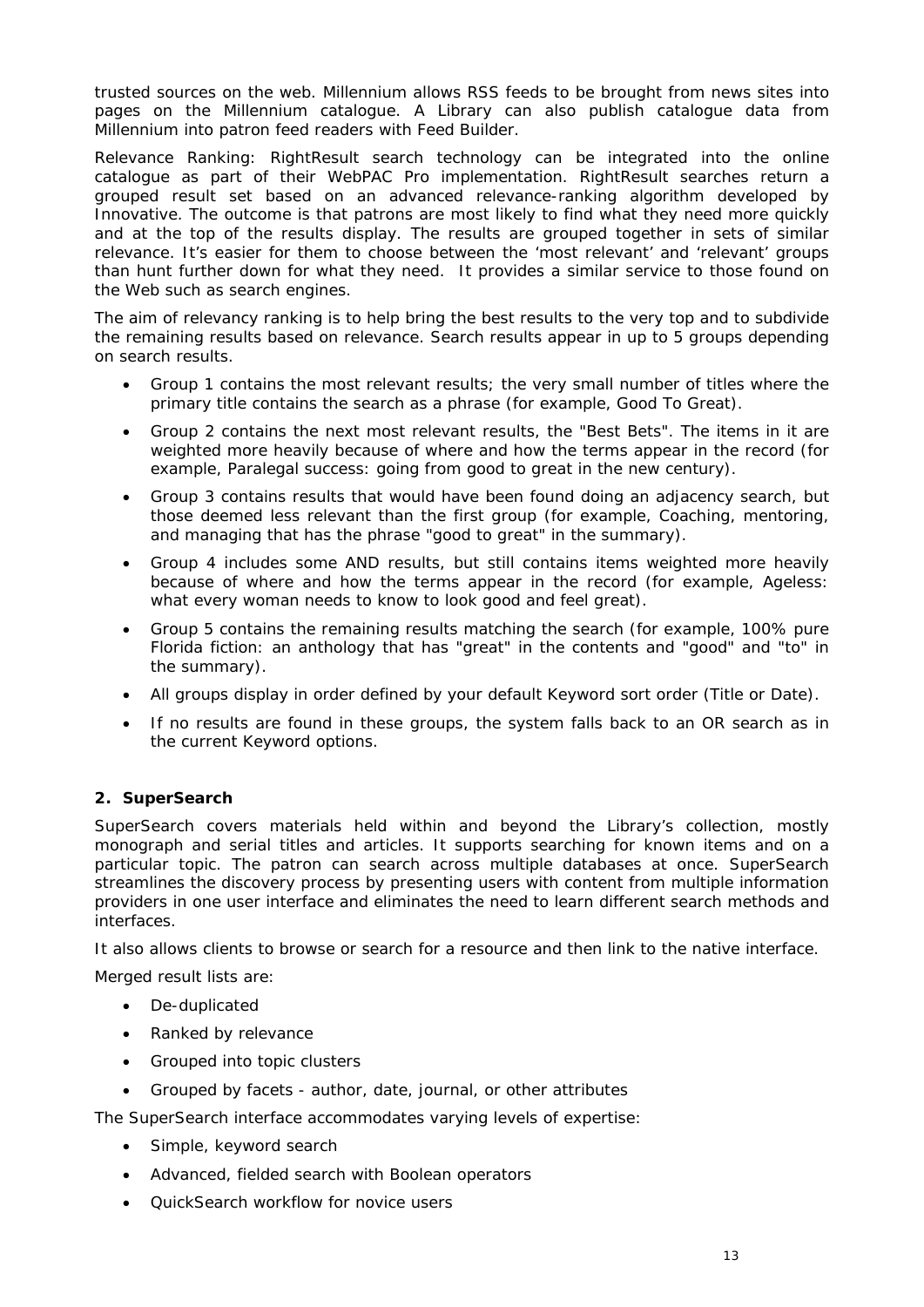• MetaSearch workflow for expert users

Additional research support tools let users reflect their individual preferences in the *SuperSearch* interface:

- Personalized resource lists, organized into searchable sets
- Saved search result records, searches and alerts
- Personalized e-journal lists

# **3. Electronic databases**

Electronic databases cover materials within and beyond UWA collection including monograph and serial titles and articles. It supports searching for known items and on a particular topic

# **4. A to Z List**

The A-Z list covers serial titles held by UWA. It supports searching for known items.

# **5. Article Finder**

Article Finder covers articles held by UWA Library. Supports searching for a specific online journal article where details are known is available from the UWA Library.

# **6. Course Materials Online (CMO)**

CMO covers articles, monographic titles, and book chapters held by UWA. It Supports searching for known items and browsing by unit. The Resource List Management System (RLMS) is the software which forms the foundation of the Library's 'Course materials online' service.

The RLMS enables students to browse or search for their unit's single, consolidated list of course material, whether the items are electronic or located in the Library's physical collection; sort the list into different orders; jump from the list to electronic copies of the object; and access their list of course material from WebCT, without having to log in again.

Teaching staff are able to submit digital material into the repository themselves, or request the Library do so on their behalf; manage their unit reading lists, set when items should appear and disappear from the list; determine the order in which citations should appear; group citations into unit-relevant categories; and add a note to each citation to direct the student in the item's use or worth.

A Flash demonstration can be found at:

http://www.library.uwa.edu.au/library\_services/course\_materials/editing\_your\_list\_in\_cmo [a\\_demonstration](http://www.library.uwa.edu.au/library_services/course_materials/editing_your_list_in_cmo_a_demonstration)

# **7. Web Search Engines**

A web search engine is a program designed to help find information stored on the World Wide Web. The search engine allows one to ask for content meeting specific criteria (typically those containing a given word or phrase) and retrieving a list of references that match those criteria. Search engines use regularly updated indexes to operate quickly and efficiently. [en.wikipedia.org/wiki/Web\\_Search\\_Engines](http://www.google.com.au/url?sa=X&start=0&oi=define&ei=2EJVRq7BGJ-GhQOLvujZDw&sig2=gDNYIuB5h4mL549tL-00JA&q=http://en.wikipedia.org/wiki/Web_Search_Engines&usg=AFrqEzezk14iyfMUczwlCHf_zAZv7HOB0A)

We also have a number of systems designed to support these discovery tools:

# **8. Electronic Resource Management** (**ERM)**

Fully integrated with the Millennium system, ERM (Electronic Resource Management) enables libraries to keep track of their e-journal licensing and purchasing details using a single system and workflow.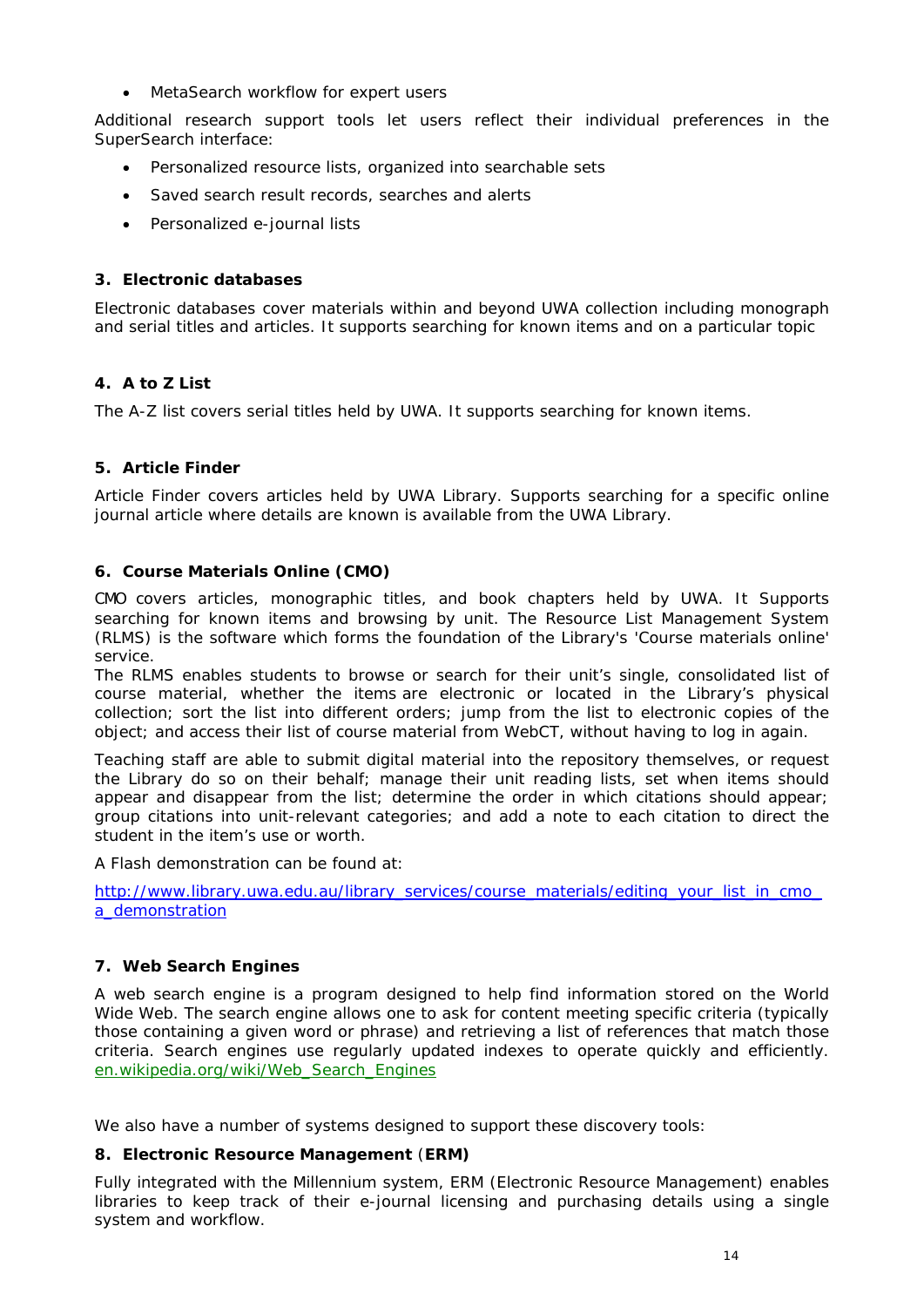ERM enables libraries to:

- Manage licensing and purchasing details in a single interface
- Provide additional fields for storage of relevant data for staff, this may include: URL, username/password, IP addresses, contact information, etc.
- For patrons, this may include: printing permissions, interlibrary loan availability, etc.
- Display information about electronic resources in the Web OPAC for public services staff and patrons
- Define relationships between aggregators or publishers and the resources they provide
- Manage payments and other financial and subscription details

# **9. Find it**

*Find it* uses the SFX software and is a tool for interconnecting library controlled resources and services and web resources not controlled by the Library e.g. Google. *Find it* provides users with context-sensitive links to services that librarians define on the basis of their institution's e-collections and policies. Such services, which are dynamically created, can include links to the full text of an article, the OPAC (for local holdings), preferred documentdelivery suppliers, related Web-based resources and services, local information repositories, and a range of other services.

For library patrons, *Find it* means access to the resources they need.

- The SFX knowledge base is constantly updated so users always have access to the most current resources.
- A range of delivery options: full-text, print holdings, e-books, and others offer users multiple ways to obtain the information they need.
- Multiple customizable access points A-Z List and Citation Linker streamline the information discovery process.

For librarians, *Find it* provides a set of tools to easily localise and customise access to resources, keep them up-to-date, and track the usage of these resources.

- Extensive customization options allow libraries to provide a solution that best fits user requirements.
- A comprehensive reporting package provides real-time visibility into usage patterns and trends.

# **10. Digital theses –providing online access to UWA theses**

The University of Western Australia's Digital Theses Repository is a local archive of theses written by UWA postgraduate students. The theses have been converted into a digital format which means they are readable over the World Wide Web.

UWA's Digital Theses Repository is part of the [Australian Digital Theses](http://adt.caul.edu.au/) (ADT) Program, which aims to provide a national database of digitised theses.

Digitised theses which reside in the UWA Digital Theses Repository can be located by searching the Library catalogue, just like other theses produced at UWA. A digitised thesis will contain a hyperlink to the version in the Repository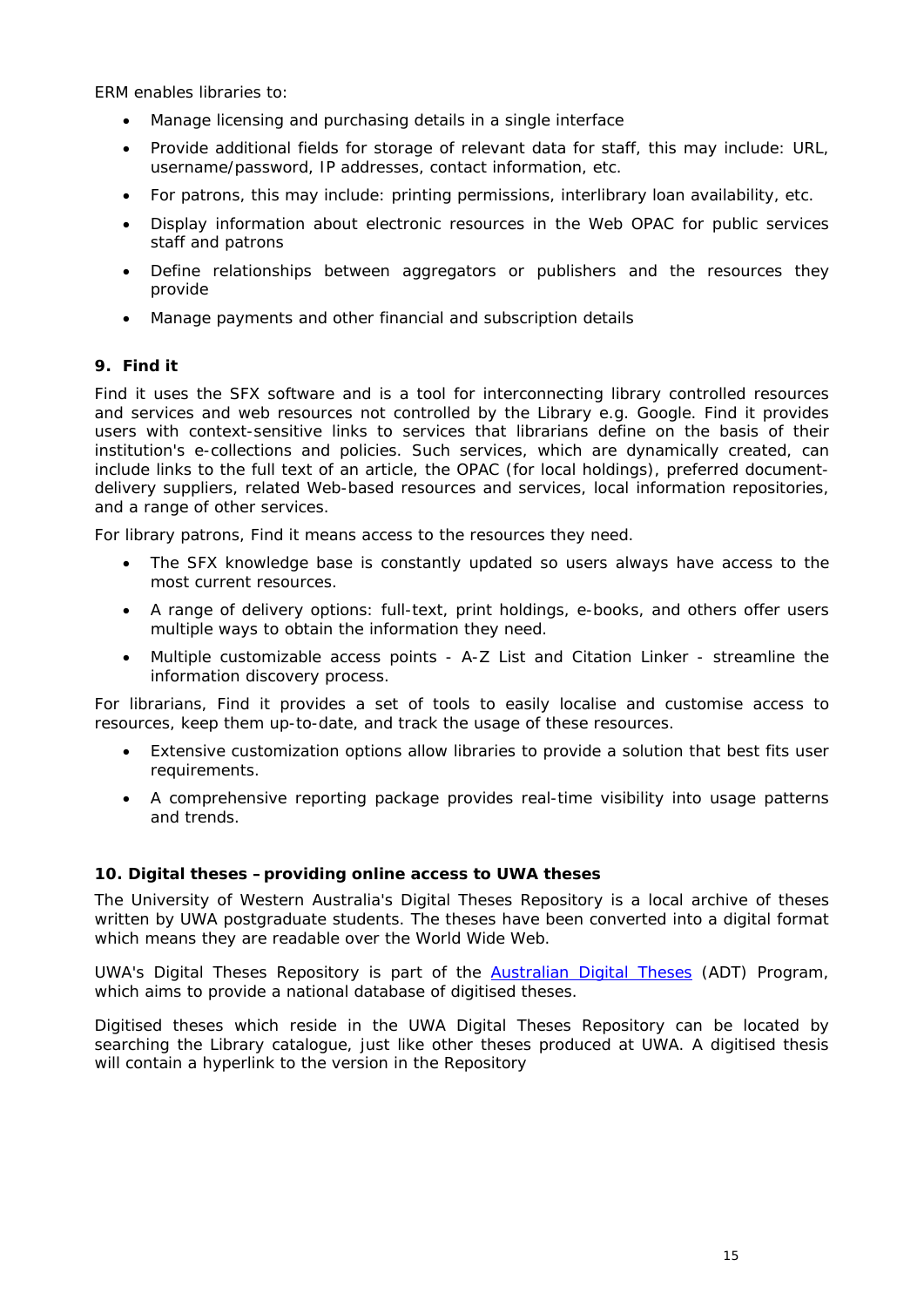# **Appendix 2: User Surveys**

California State University (Northridge) in 2006 conducted a user survey of their students to consider attitudes and experiences with their implementation of the federated search product MetaLib. They received 88 respondents in their survey and made the following key findings (Tenopir, 2007):

- Students found federated searching easier to use than native mode searching. However, over half still felt they needed further instructional help on using federated searching.
- Most respondents continued to use both native interface and federated searching methods for finding relevant articles and did not understand the limitations of either method.
- Academic staff might have one or two favourite electronic databases which generally overrode their willingness to try different search tools like multisearch.

A similar usability study of MetaLib for the University System of Maryland found that students "perceived metasearch to be a useful tool". But various aspects of the functionality and interface design "contributed to low rates of success in completing tasks" set as part of the testing process (Wrubel, 2007)

In 2005 OCLC released the "College Students' Perceptions of Libraries and Information Resources" report (OCLC, 2005). The survey gave some key findings on student preferences in regard to resource discovery. To begin with, it was clear that search engines were a key discovery tool, especially Google. The survey found that:

- 89% of college information searches begin with a search engine
- 68% reported Google was the search engine used most recently
- 72% indicated that they were extremely familiar, very familiar, or somewhat familiar with search engines
- Just over 80% indicated they had used a search engine at least once.

However, the survey also found that college students reported high levels of awareness and usage of Library electronic resources, although not to the same extent as with search engines. As such, students may be starting their information search with a search engine, but at some point they are also relying on discovery using Library catalogues and online databases. The survey found that:

- 58% of college students were extremely familiar, very familiar, or somewhat familiar with online databases
- 42% indicated using online databases at least monthly
- 47% reported using the Library catalogue at least monthly
- 56% use the library web site at least monthly

These results were replicated in the UWA Library's 2005 LibQUAL survey. In that survey it was found that:

- Undergraduates were regular users of the Library web site (82% visit at least weekly)
- Undergraduates were regular users of non-library gateways (eg Google) (89% indicated daily or weekly use)

Similar results were also found for postgraduates and academic staff.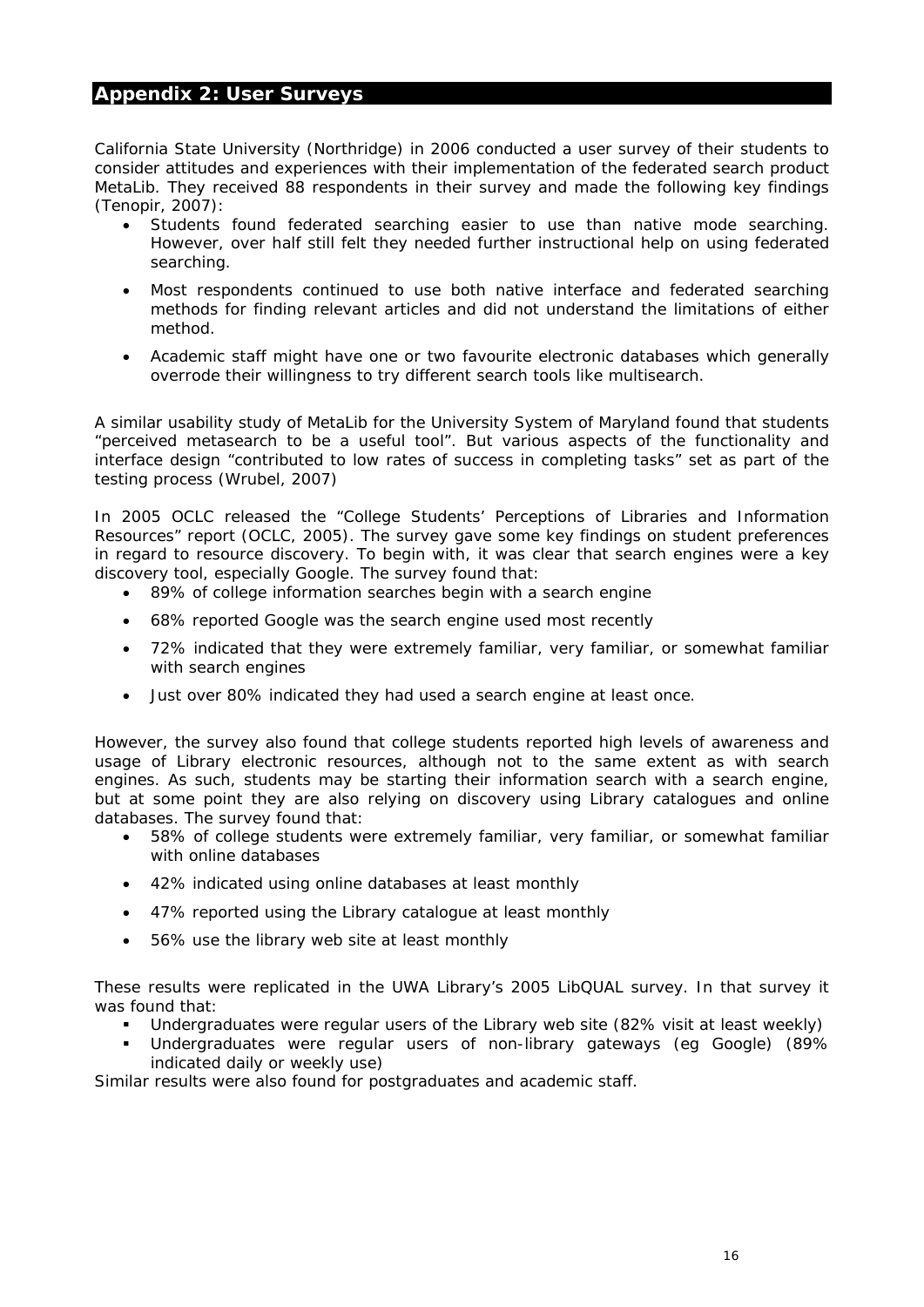# **Appendix 3: Analysis of Usage Statistics**

#### **FindIt source statistics**

The FindIt source statistics measure the number of times readers click on Find-it buttons from within the various resources which have been activated as FindIt sources. That is, it is measuring where users are finding useful references and are pursuing full text. If a source already has full text material, readers are less likely to need Find-It links and therefore these types of databases tend to have lower statistics. However, as a general indicator for measuring the use of abstracting and indexing tools it can be quite useful.

| $\frac{1}{2}$ . That sounds statistics to the EUC $\frac{1}{2}$<br>JUIY 4077 |                 |  |
|------------------------------------------------------------------------------|-----------------|--|
| <b>Source</b>                                                                | <b>Requests</b> |  |
| SuperSearch (Cumulative total for all SuperSearch sources)                   | 148,069         |  |
| Native Interfaces (Cumulative total for all native interfaces)               | 105,628         |  |
| A-Z Journals list                                                            | 51,347          |  |
| Ovid: Medline                                                                | 38,729          |  |
| Library catalogue                                                            | 23,823          |  |
| Article Finder                                                               | 20,243          |  |
| Google Scholar                                                               | 14,379          |  |
| Ovid:Pscylnfo                                                                | 11,100          |  |
| Web of Knowledge                                                             | 10,268          |  |

### FindIt source statistics (Jan 2007 – July 2007)

Some key points to note from these statistics:

- SuperSearch is the largest source for FindIt links and as such indicates a healthy use of this resource by the UWA community.
- There is still a large level of native interface use given that three of the top 8 FindIt sources are coming from those types of databases (Medline, PsycInfo, and Web of Knowledge). Also, by cumulating all of the FindIt source statistics generated from native interfaces it can be seen that they are the second largest FindIt source behind SuperSearch.
- Google Scholar was only activated as a source in mid March 2007 and has not been actively promoted until recently. However, it has climbed quickly into the top 6 of sources generating FindIt activity.
- The Library catalogue generates FindIt usage through readers clicking on the links to full text journals. As with Google Scholar, these FindIt links in the catalogue have only been activated in the last 3 months as part of the ERM-SFX synchronisation project. In that short time it has quickly jumped into the top 4 as a FindIt source. As such, it would appear that both the A-Z list and the Library catalogue are both key tools for readers when accessing known journals.
- A majority of the Library's discovery tools as outlined in Section 2 of this paper "Current Situtation" are listed in the top 10 as FindIt Sources. The only one not listed is CMO and this is because it is not a FindIt source.

#### **Vendor statistics**

Looking at vendor usage statistics can provide another indicator of which discovery tools readers are using. However, given that each vendor measures their statistics slightly differently, we need to be cautious about using these figures in a comparative sense.

|  | SuperSearch statistcs (2006) |  |
|--|------------------------------|--|
|--|------------------------------|--|

| <b>Function</b>                                           | <b>Number</b> |  |
|-----------------------------------------------------------|---------------|--|
| Logins                                                    | 473,172       |  |
| Number of searches using Quicksets [Multisearch tool]     | 202, 973      |  |
| Number of links to Native Interface [Single search tools] | 236, 847      |  |